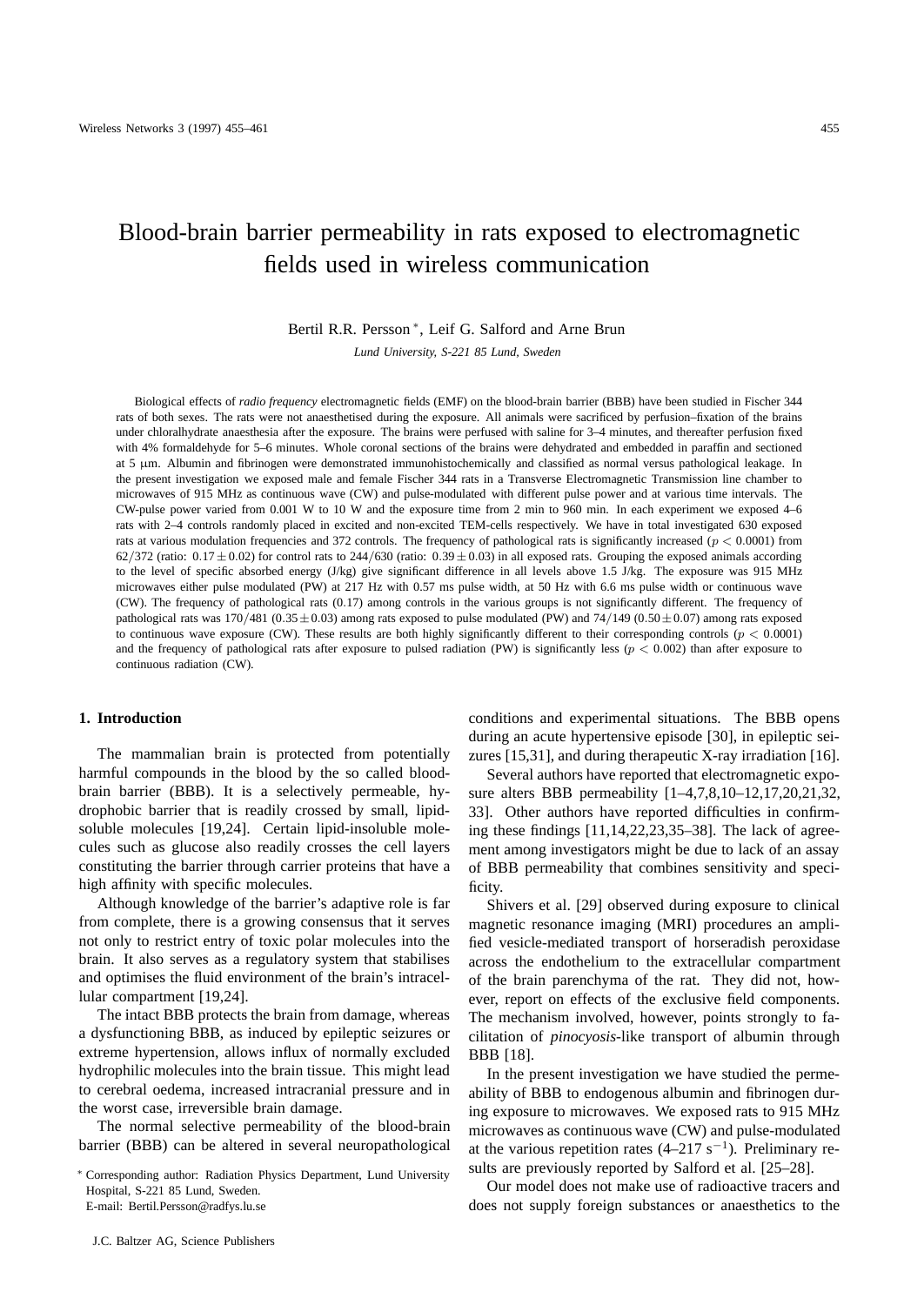rat during exposure. Instead it uses the animals own albumin, that does not penetrate the intact BBB. The passage of even minute amounts of albumin from the capillaries through an opened BBB into the surrounding brain tissue is revealed by our histopathological technique. This also allows for the identification of exactly in which constituents (neurones, glial cells, extracellular space) of the surrounding brain, where the albumin is situated. The perfusion– fixation method washes out all blood and its albumin content from the brain vessels including the capillaries. This facilitates the identification of albumin that has leaked out through the opened BBB into the brain.

## **2. Material and methods**

## *2.1. Exposure in a TEM-cell*

A Transverse Electromagnetic transmission line cell (TEM-cell) used for the RF exposure of rats was designed by dimensional scaling from previously constructed cells at the National Bureau of Standards (Crawford, 1974). TEMcells are known to generate uniform TEM-fields for standard measurements.

The cell is enclosed in a wooden box that supports the outer conductor and central plate. The outer conductor is made of brass-net and is attached to the inner walls of the box. The centre plate, or septum, is constructed of aluminium and is held up by teflon braces which are screwed at the inner side walls.

To allow access to the inside of the cell both ends can be removed. The inside of the cell is ventilated through 18 holes (diam. 18 mm) in the side walls and top of the box and the brass-net of 50 mesh allows air to circulate. These holes are also used for examination of the interior during exposure. Probes for monitoring temperature inside the cell or of test object are inserted through these holes.

The rats are placed in plastic trays to avoid contact with the central plate and outer conducter. The bottom of the tray is covered with absorbing paper to collect urine and faeces.

The rats were exposed to 915 MHz electromagnetic radiation continuous wave and pulse-modulated with different repetition rates. The modulated RF-radiation consists of square wave shaped pulses with durations of 0.57, 4 or 6 ms and intensities (in Watts) during the presence of the pulse. Transmitted and absorbed power was measured at continuous wave exposure with and without rats in the TEM-cell. From these measurements the average SAR in the whole rat was calculated to be  $1.2 \pm 0.4$  W/kg per watt of input power. This value was in good agreement with the theoretical estimate of 1.6 W/Kg per watt of input power that was used in the evaluation of the experiment [5,9,13,34].

#### *2.2. Albumin and fibrinogen immunohistochemistry*

Fischer 344 rats of both sexes, weighing 119–555 g (median: 202 g; 25% quartiles: 175 g; 75% quartiles: 273 g) were used in these experiments (own breeding). The rats were not anaesthetised, during the exposure.

Both controls and exposed animals were sacrificed by perfusion–fixation of the brains under chloralhydrate anaesthesia between 20 minutes and 2 hours after the exposure. The brains were perfused with saline for 3–4 minutes, thereafter fixed in 4% formaldehyde for 5–6 minutes and immersion fixed in 4% formaldehyde for more than 24 hours. Whole coronal sections of the brains (3, 7 and 11 mm from the tip of the frontal pole) were dehydrated and embedded in paraffin and sectioned at 5 m. The chloralhydrate anaesthesia is necessary to avoid stress and blood pressure rise during perfusion–fixation procedure. Also for ethical reason no animals were sacrificed without chloralhydrate anaesthesia.

Albumin was demonstrated with the IgG fraction of rabbit anti-rat albumin (Cappel Research Products, Organon Teknika, Västra Frölunda, Sweden) diluted 1:16,000. Fibrinogen was demonstrated with rabbit anti-human fibrinogen (Dacopatts AB, Hägersten, Sweden), diluted 1:500. Incubation time for both was over night at 4*◦*C.

Biotinylated swine anti-rabbit IgG was used as a secondary antibody. Then avidin, peroxidase conjugated, was coupled to the biotin and visualised with DAB (diaminobenzidine), counterstained with Meyer-HTX [6]. Standard control procedures were used for both albumin and fibrinogen.

The numbers of immunopositive extravasates were recorded under a microscope. None or occasional minor leakage was rated as normal, whereas one larger or several leakages were regarded as pathological. Immunopositive sites were, however, disregarded when localised in the hypothalamus, basally from the median eminence and laterally including the nucleus lateralis hypothalami, in the immediate vicinity of the third ventricles. These structures are well known for their insufficient blood-brain barrier and within any part of of the choroid plexus of the ventricles consitently shows immunopositivities, mostly of a diffuse type, in the strain used in the present experiments.

# *2.3. Statistics*

The frequency of occurrence of albumin extravasation in exposed and control animals were compared with chisquare or Fisher's exact probability test.

# **3. Results and discussions**

Example of pathological leakage around small vessels is demonstrated in figure 1. The number of pathological rat brains among all control rats is 62 out of 372 (ratio: 0.17*±*0.02). These findings are occasional and rare and are probably due to normal minor disturbances. The frequency of pathological rats among controls in the various groups is not significantly different ( $p < 0.4$ ).

In the present investigation we exposed male and female Fischer 344 rats in a TEM-chamber to microwaves of 915 MHz as continuous wave (CW) and pulse-modulated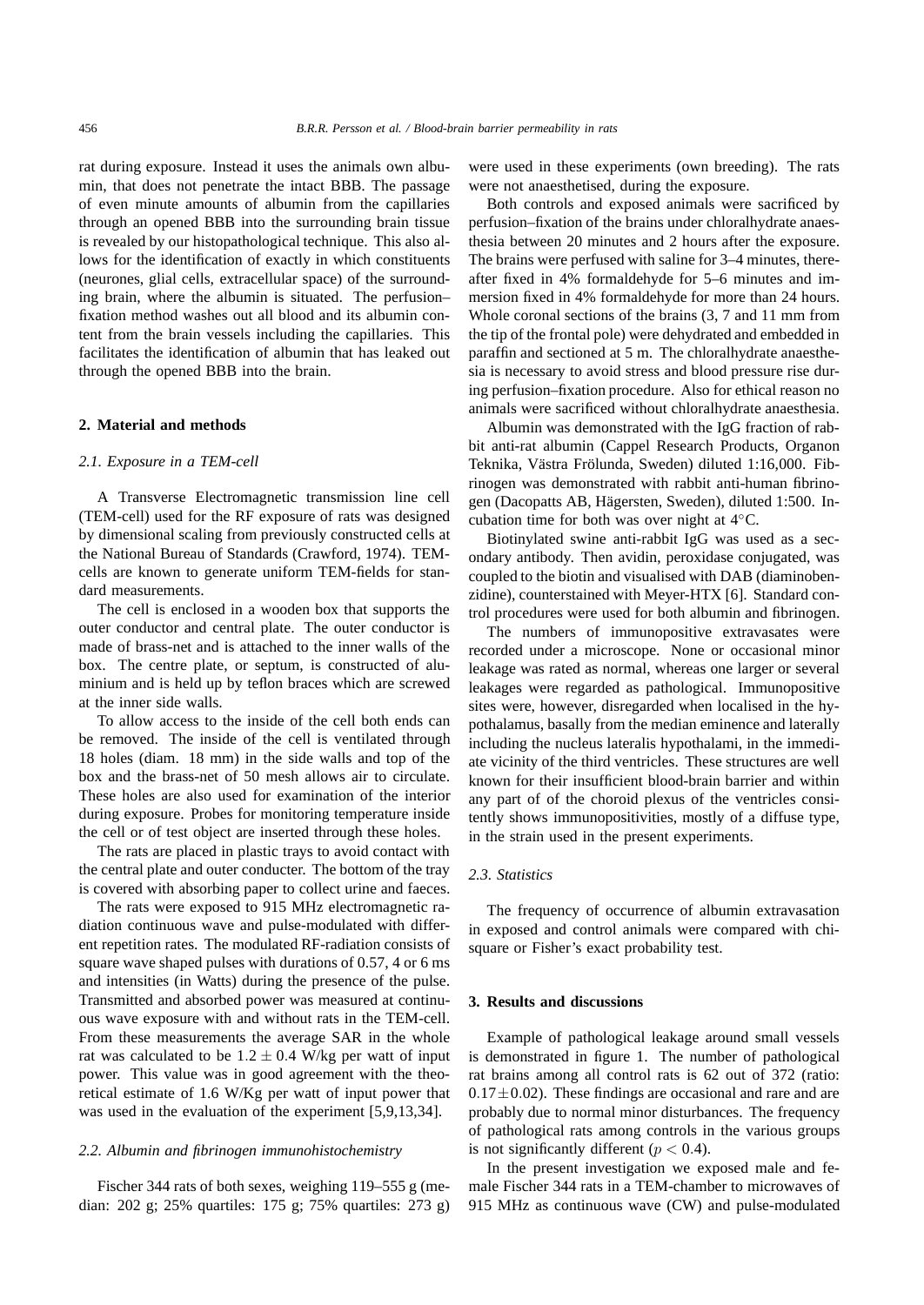

Figure 1. Example of pathological leakage around small vessels demonstrated through immunostaining against albumin. Hematoxylin eosin staining. (a) Section through frontal lobe with cortex and white matter, magnification *×*5. (b) Part of (a) with vessel, magnification *×*10.

with different pulse power and at various time intervals. The CW-pulse power varied from 0.001 W to 10 W and the exposure time from 2 min to 960 min. In each experiment we exposed 4 rats with 4 controls randomly placed in excited and non-excited TEM-cells, respectively.

We have in total investigated 630 exposed rats at various modulation frequencies and 372 controls. The frequency of pathological rats is significantly increased ( $p < 0.0001$ ) from 62/372 (ratio: 0.17*±*0.02) for control rats to 244/630 (ratio:  $0.39 \pm 0.03$ ) in all exposed rats. Grouping the animals according to the level of specific absorbed energy (J/kg) that is normally referred to as "Specific Absorption" (SA), give significant difference ( $p < 0.0001$ ) in all levels of absorbed energy above 1.5 J/kg compared to controls. (see table 1).

The exposure was 915 MHz microwaves either pulse modulated (PW) at 217 Hz with 0.57 ms pulse width, at 50 Hz with 6.6 ms pulse width or continuous wave (CW). The frequency of pathological rats  $(< 0.2)$  among controls in the various groups is not significantly different ( $p < 0.4$ ). The frequency of pathological rats was  $170/481$  (0.35  $\pm$  0.03) among rats exposed to pulse modulated (PW) and  $74/149$  (0.50  $\pm$  0.07) among rats exposed to continuous wave exposure (CW). These results are both

highly significantly different to their corresponding controls ( $p < 0.0001$ ) and the frequency of pathological rats after exposure to pulsed radiation (PW) is significantly less  $(p < 0.002)$  than after exposure to continuos radiation (CW) (table 2). The degree of pathological leakage in exposed animals is more severe and more frequent per animal compared to the controls.

The results of BBB-permeability of albumin in rats exposed to 915 MHz microwaves with different modulation frequencies for groups exposed to similar SAR values are displayed in figures 2–5. In figure 2 are displayed the results at SAR values 4*×*10*<sup>−</sup>*4–8*×*10*<sup>−</sup>*<sup>3</sup> W/kg. Although the SAR values are very low, around 1 mW/kg, this group indicates the highest fraction of pathological findings recorded in the entire investigation. There seems to be a maximum effect around 8–50 Hz modulation frequency. In figure 3 is given the results at SAR values (2–8) *×* 10*<sup>−</sup>*<sup>2</sup> W/kg. In this group the effect of CW and 50 Hz modulation is the same but the effect of 16 Hz and 8.3 & 217 Hz GSM modulation is very low and not significant. The overall effect of pulse modulated exposure is, however, significant. Figure 4 shows the results at SAR values 0.11–0.95 W/kg. The effect of CW exposure is about the same as in previous group but the effect of 217 Hz pulse modulation shows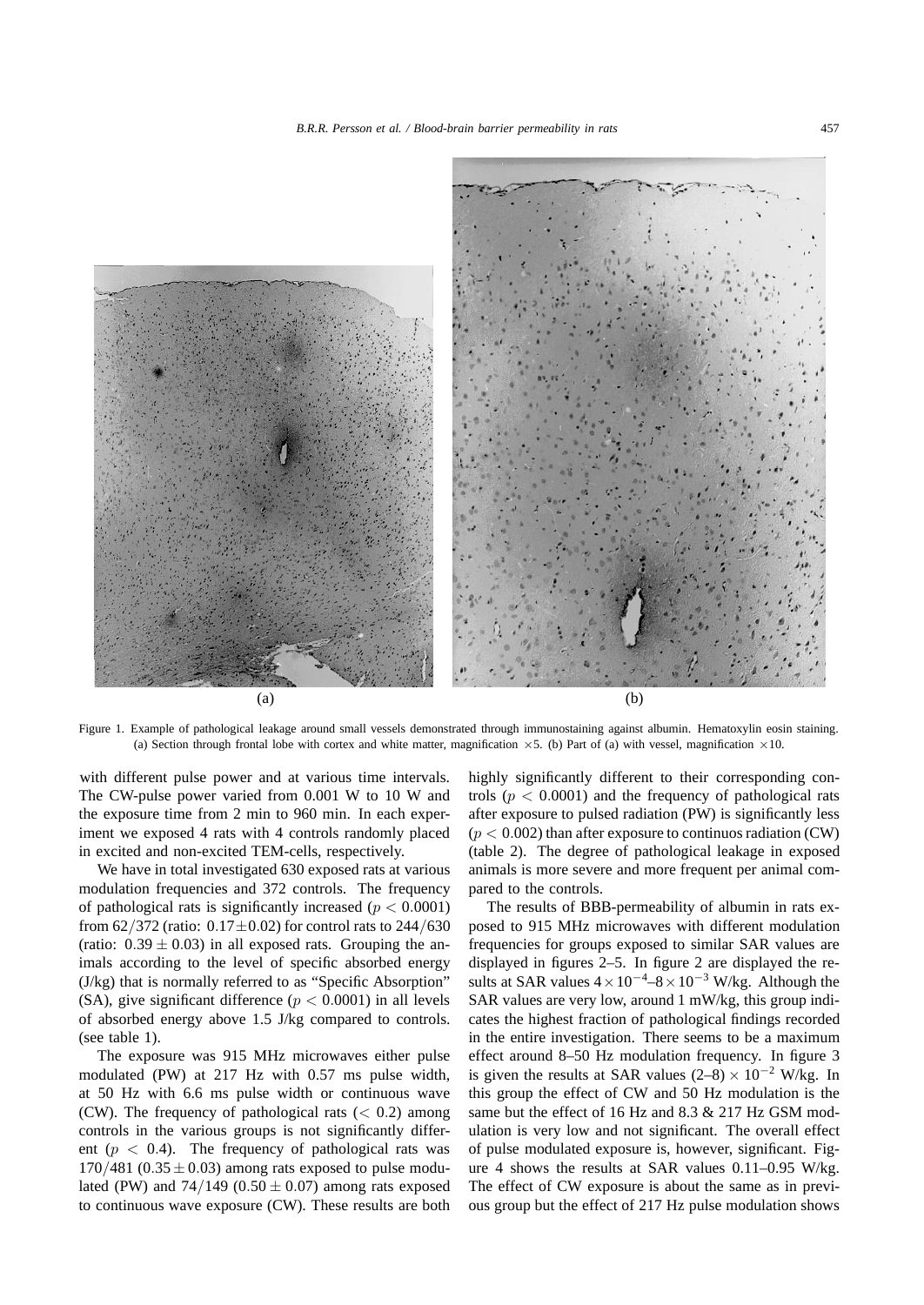458 *B.R.R. Persson et al. / Blood-brain barrier permeability in rats*

| of specific absorption SA (J/kg).         |                       |                                |                                    |                            |  |  |  |  |
|-------------------------------------------|-----------------------|--------------------------------|------------------------------------|----------------------------|--|--|--|--|
| Group of<br>specific absorption<br>(J/kg) | Normal<br>score $<$ 1 | Pathological<br>score $\geq 1$ | Ratio $\pm$ SD<br>Pathological/all | Chi-square<br># Contr. $p$ |  |  |  |  |
| Controls $SA = 0$                         | 310                   | 62                             | $0.17 + 0.02$                      |                            |  |  |  |  |
| $1.5 \leqslant SA < 10$                   | 32                    | 34                             | $0.52 + 0.11$                      | < 0.00005                  |  |  |  |  |
| $10 \leq S A < 100$                       | 30                    | 20                             | $0.40 \pm 0.11$                    | < 0.0002                   |  |  |  |  |
| $100 \le SA < 1000$                       | 116                   | 61                             | $0.34 + 0.05$                      | < 0.00005                  |  |  |  |  |
| $1000 \leq S A < 10000$                   | 122.                  | 78                             | $0.39 + 0.05$                      | < 0.00005                  |  |  |  |  |
| $10000 \leq S A < 48000$                  | 90                    | 52                             | $0.37 + 0.01$                      | < 0.00005                  |  |  |  |  |
| All exposed (630)                         | 386                   | 244                            | $0.39 + 0.03$                      | < 0.00005                  |  |  |  |  |

Table 1 BBB-permeability of rat brain after 915 MHz RF-exposure at various intervals

Table 2

BBB-permeability of rat brain after exposure to 915 MHz microwaves either Pulsed (PW) or Continuous Wave (CW).

| Group                    | Number of rats<br>with normal<br>score $\langle 1$ | Number of rats<br>with pathological<br>score $\geq 1$ | $Ratio + SD$<br>No. score<br>$\geq 1$ to all | $\boldsymbol{p}$<br>Chi-square exposed<br>versus controls | $\boldsymbol{p}$<br>Chi-square PW<br>versus CW |
|--------------------------|----------------------------------------------------|-------------------------------------------------------|----------------------------------------------|-----------------------------------------------------------|------------------------------------------------|
| Controls pulsed (259)    | 219                                                | 40                                                    | $0.15 \pm 0.03$                              | 0.68                                                      | 0.34                                           |
| Controls CW (113)        | 91                                                 | 22                                                    | $0.19 \pm 0.05$                              | 0.49                                                      |                                                |
| All controls (372)       | 310                                                | 62                                                    | $0.17 + 0.02$                                |                                                           |                                                |
| All exposed pulsed (481) | 311                                                | 170                                                   | $0.35 + 0.03$                                | < 0.00005                                                 | < 0.002                                        |
| All exposed CW (149)     | 75                                                 | 74                                                    | $0.50 \pm 0.07$                              | < 0.00005                                                 |                                                |
| All exposed (630)        | 386                                                | 244                                                   | $0.39 \pm 0.03$                              | < 0.00005                                                 |                                                |



Figure 2. Blood-brain barrier permeability of albumin in rats exposed to 915 MHz microwaves with different modulation frequencies at SAR values 4 *×* 10*<sup>−</sup>*4–8 *×* 10*−*<sup>3</sup> W/kg. The average fraction of pathological leakage in 372 controls was 0.17 *±* 0.02.

a significant effect compared to controls. The effect of 8.3 and 16 Hz modulation is however not significantly different from the controls. Figure 5 displays the results at SAR values 1.7–8.3 W/kg. In this group the SAR levels approach the threshold for thermal effects and the effect of CW exposure is very pronounced with a fraction of pathological rats of 55%. Surprisingly the effect of pulse modulated exposure is not significant at this high SAR level.

The frequency of pathological rats was  $170/481$  (0.35 $\pm$ 0.03) among rats exposed to pulse modulated (PW) and 74/149 ( $0.50 \pm 0.07$ ) among rats exposed to continu-



Figure 3. Blood-brain barrier permeability of albumin in rats exposed to 915 MHz microwaves with different modulation frequencies at SAR values (2–8)*×*10*−*<sup>2</sup> W/kg. The average fraction of pathological leakage in 372 controls was 0.17 *±* 0.02.

ous wave exposure (CW). These results are both highly significantly different from their corresponding controls  $(p < 0.0001)$  and the frequency of pathological rats after exposure to pulsed radiation (PW) is significantly less  $(p < 0.002)$  than after exposure to continuous radiation (CW) (table 2). This is a highly interesting observation as the current opinion is that pulse modulated electromagnetic fields are more potent in causing biological effects.

We have demonstrated that microwave exposure produces an unequivocal effect on the BBB in our rats. The clinical importance of this finding, however, is disputable. Our method for detection of albumin is extremely sensi-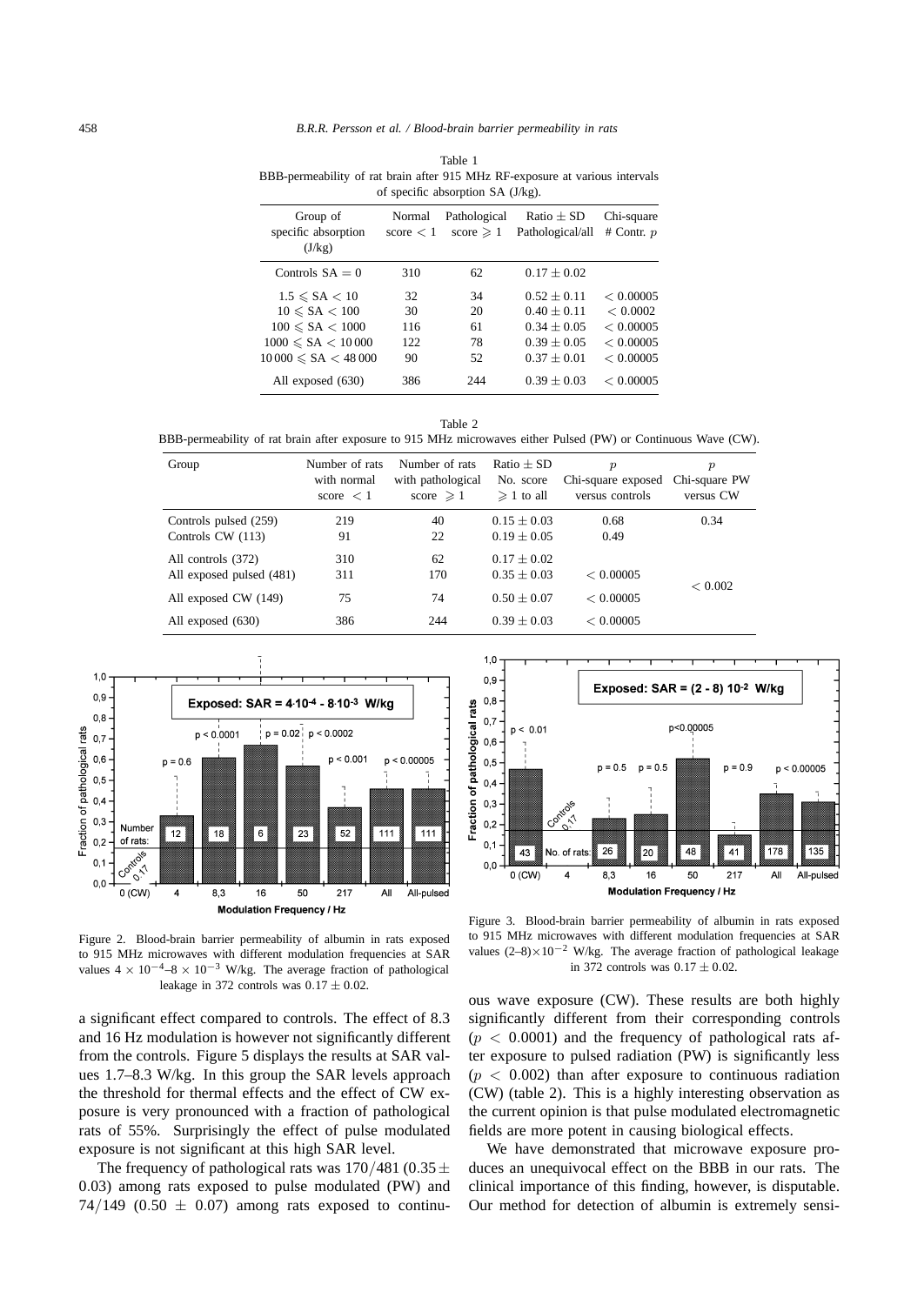

Figure 4. Blood-brain barrier permeability of albumin in rats exposed to 915 MHz microwaves with different modulation frequencies at SAR values 0.11–0.95 W/kg. The average fraction of pathological leakage in 372 controls was 0.17 *±* 0.02.



Figure 5. Blood-brain barrier permeability of albumin in rats exposed to 915 MHz microwaves with different modulation frequencies at SAR values 1.7–8.3 W/kg. The average fraction of pathological leakage in 372 controls was 0.17 *±* 0.02.

tive and reveals even minute amounts of albumin leaking through the BBB, so small that they may be harmless to the brain. However, the potential health hazards of the opening the BBB during exposure to wireless communication demands further investigation.

## **Acknowledgements**

The authors thank Kerstin Sturesson and Ylva Knutsson who helped with the histopathological preparations, Susanne Strömblad and Catharina Blennow who handled the animals with great skill, and Lars Malmgren for technical support.

#### **References**

[1] E.N. Albert, Light and electron microscopic observation on the blood-brain barrier after microwave irradiation, in: *Symp. on Biol. Eff. and Measur. of Radiofr/Micowaves, FDA 77-8026*, ed. D.G. Hazzard (HEW Publications, Washington, DC, 1977) pp. 294–304.

- [2] E.N. Albert, D.L. Brainard, J.D. Randall and F.S. Janatta, Neuropathological observations of microwave irradiated hamsters, in: *URSI Int. Symp. Biol. Eff. Electromagn. Radiat.* (URSI, Helsinki, 1978) p. 58.
- [3] E.N. Albert and S. Mahmoud, Morphological changes in cerebellum of neonatal rats exposed to 2.45 GHz microwaves, in: *Electromagnetic Fields and Neurobehavioral Function*, eds. M.E. O'Connors and R.H. Lovely (Alan R. Liss, Inc., New York, 1984) pp. 135–152.
- [4] Y. Ashani, F.H. Henry and G.N. Catravas, Combined effects of anticholinesterase drugs and low-level microwave radiation, Radiat. Res. 84 (1980) 496–503.
- [5] M.L. Crawford, Generation of standard EM field using TEM transmission cells, IEEE Trans. Elecromagn. Compat. 16 (1974) 189–195.
- [6] Dacopatt, *Handbook of Immunochemical Staining Methods* (1994).
- [7] H.J. Garber, W.H. Oldendorf, L.K. Brown and R.B. Lufkin, MRI gradient fields increase brain mannitol space, Magn. Reson. Imaging 7 (1989) 605–610.
- [8] H. Goldman, J.C. Lin, S. Murphy and M.F. Lin, Cerebral permeability of 86Rb in the rat after exposure to pulsed microwaves, Bioelectromagnetics 5 (1984) 323–330.
- [9] J.W. Hand, Biophysics and technology of electromagnetic hyperthermia, in: *Methods of External Hyperthermia Heating*, ed. M. Gautrie (Springer, Berlin, 1990) pp. 1–59.
- [10] J.C. Lin, Engineering and biophysical aspects of microwave and radiofrequency radiation, in: *Hyperthermia*, eds. D.J. Watmough and W.M. Ross (Blackie and Son, Glasgow, 1986) pp. 42–75.
- [11] J.C. Lin and M.F. Lin, Studies on microwave and blood-brain barrier interaction, Bioelectromagnetics 1 (1980) 313–323.
- [12] J.C. Lin and M.F. Lin, Microwave hyperthermia-induced blood-brain barrier alterations, Radiat. Res. 89 (1982) 77–87.
- [13] L. Martens, J. Van Hese, D. De Zutter, C. De Wagter, L. Malmgren, B. Persson and L.G. Salford, Electromagnetic field calculations used for exposure experiments on small animals in TEM-cells, Bioelectrochemistry and Bioenergetics 30 (1992) 313–318.
- [14] J.H. Merritt, A.P. Chamness and S.J. Allen, Studies on blood-brain barrier permeability after microwave radiation, Radiat. Environ. Biophys. 15 (1978) 367–377.
- [15] A. Mihaly and B. Bozoky, Immunohistochemical localization of serum proteins in the hippocampus of human subjects with partial and generalized epilepsy and epileptiform convulsions. Acta Neuropathol. 127 (1984) 251–267.
- [16] V. Nair and L.J. Roth, Efffect of X-irradiation and certain other treatments on blood-brain barrier permeability, Radiat. Res. 23 (1964) 249–269.
- [17] J.P. Neilly and J.C. Lin, Interaction of microwaves on the blood-brain barrier of rats, Bioelectromagnetics 7 (1986) 405–414.
- [18] C. Neubauer, A.M. Phelan, H. Kues and D.G. Lange, Microwave irradiation of rats at 2.45 GHz activates pinocytic-like uptake of tracer by capillary endothelial cells of cerebral cortex, Bioelectromagnetics 11 (1990) 261–268.
- [19] W.H. Oldendorf, Permeability of the blood-brain barrier, in: *The Nervous System*, ed. D. Tower (Raven Press, New York, 1975) pp. 229–289.
- [20] K.J. Oscar and T.D. Hawkins, Microwave alteration of the bloodbrain barrier system of rats, Brain Res. 126 (1977) 281–293.
- [21] F.S. Prato, J.R.H. Frappier, R.R. Shivers, M. Kavaliers, P. Zabel, D.J. Drost and T.Y. Lee, Magnetic resonance imaging increases the blood-brain barrier permeability to 153-gadolinium diethylenetriaminepentaacetic acid in rats, Brain Res. 523 (1990) 301–304.
- [22] E. Preston and G. Prefontaine, Cerebrovascular permeability to sucrose in the rat exposed to 2450 MHz microwaves, Appl. Physiol. Respir. Environ. Exercise Physiol. 49 (1980) 218–223.
- [23] E. Preston, E.J. Vavasour and H.M. Assenheim, Permeability of the blood-brain barrier to mannitol in the rat following 2,450 MHz microwave irradiation, Brain Res. 174 (1979) 109–117.
- [24] S.I. Rapoport, *Blood-Brain Barrier in Physiology and Medicine* (Raven Press, New York, 1976).
- [25] L.G. Salford, A. Brun, J. Eberhardt, L. Malmgren and B. Persson,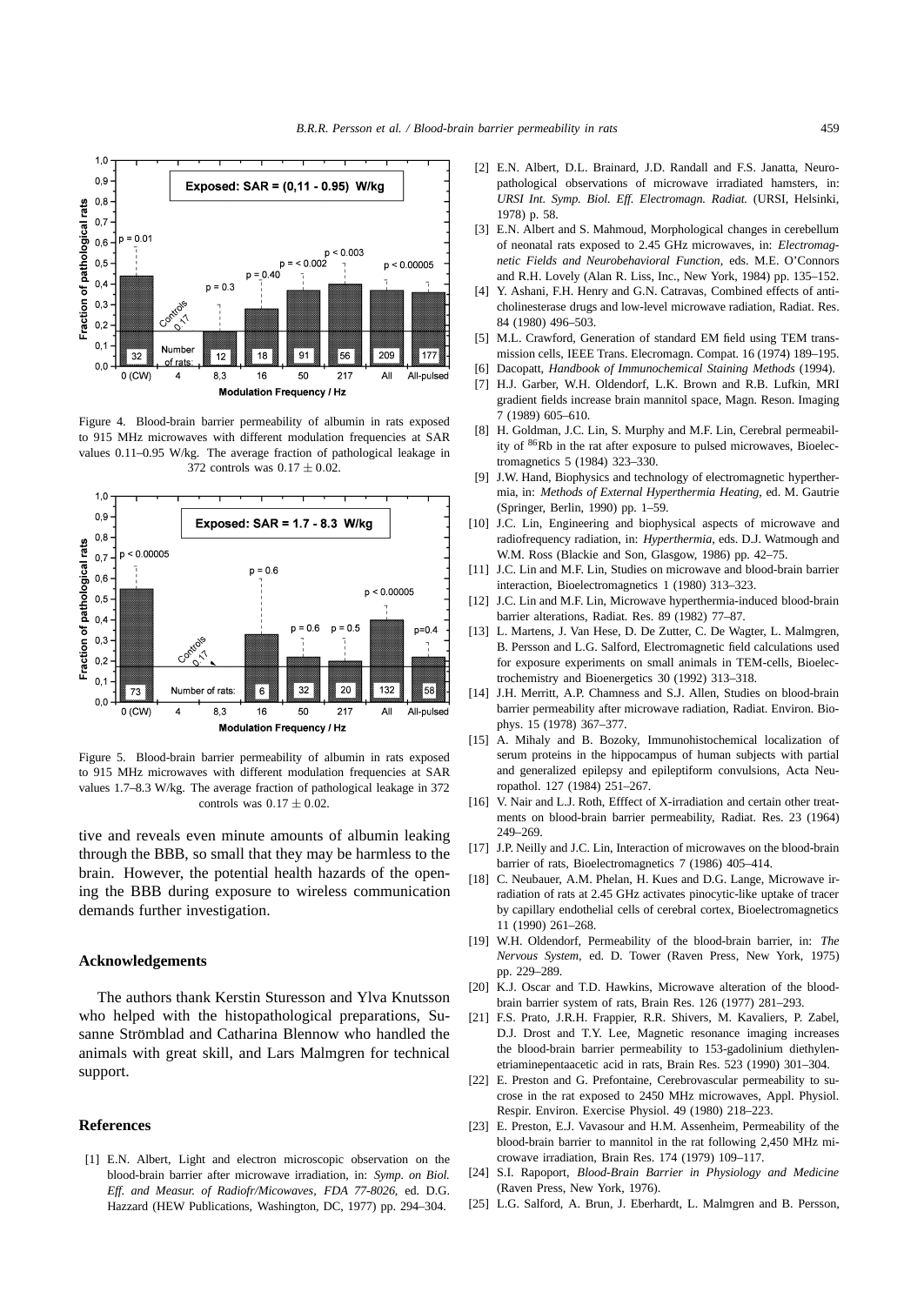Electromagnetic field-induced permeability of the blood-brain barrier shown by immunohistochemical methods, in: *Interaction Mechanism of Low-Level Electromagnetic Fields in Living Systems*, eds. B. Nordén and C. Ramel (Oxford University Press, Oxford, 1992) pp. 251–258.

- [26] L.G. Salford, A. Brun, J.L. Eberhardt and B.R.R. Persson, Permeability of the blood-brain barrier induced by 915 MHz electromagnetic radiation, continuous wave and modulated at 8, 16, 50, and 200 Hz, Biochemistry and Bioenergetics 30 (1993) 293–301.
- [27] L.G. Salford, A. Brun, J.L. Eberhardt and B.R.R. Persson, Permeability of the blood/brain barrier induced by 915 MHz electromagnetic radiation, CW and modulated at various SARs, in: *Electricity and Magnetism in Biology and Medicine*, ed. M. Blank (San Francisco Press Inc., San Fransisco, CA, 1993).
- [28] L.G. Salford, A. Brun, K. Sturesson, J.L. Eberhardt and B.R.R. Persson, Permeability of the blood-brain barrier induced by 915 MHz electromagnetic radiation, continuous wave and modulated at 8, 16, 50, and 200 Hz, Microscopy Research and Technique 27 (1994) 535–542.
- [29] R.R. Shivers, M. Kavaliers, G.C. Teskey, F.S. Prato and R.M. Pelletier, Magnetic resonance imaging temporarily alters blood-brain barrier in the rat, Neuroscience Letters 76 (1987) 25–31.
- [30] T.-E.O. Sokrab, B.B. Johansson, H. Kalimo and Y. Olsson, A transient hypertensive opening of the blood-brain barrier can lead to brain damage, Acta Neuropathology 75 (1988) 557–565.
- [31] T.-E.O. Sokrab, H. Kalimo and B.B. Johansson, Parenchymal changes related to plasma protein extravasation in experimental seizures, Epilepsia 31 (1990) 1–8.
- [32] C.H. Sutton and F.B. Carrol, Effects of microwave-induced hyperthermia on the blood-brain barrier of the rat, Radiat. Sci. 14 (1979) 329–334.
- [33] C.H. Sutton, R.L. Nunnally and F.B. Carroll, Protection of the microwave-irradiated brain with body core hypothermia, Cryobiology 10 (1973) 513–514.
- [34] J. Van Hese, L. Martens, D. De Zutter, C. De Wagter, L. Malmgren, B.R.R. Persson and L.G. Salford, Simulation of the effect of inhomogenites in TEM transmission cells using the FDTD-method, IEEE Trans. Electromagn. Compat. 34 (1991) 292–298.
- [35] W.M. Williams, M. del Cerro and S.M. Michaelson, Effect of 2450 MHz microwave energy on the blood-brain barrier to hydrophilic molecules. B. Effect on permeability to HPR, Brain Res. Rev. 7 (1984) 171–182.
- [36] W.M. Williams, W. Hoss, M. Formaniak and S.M. Michaelson, Effect of 2450 MHz microwave energy on the blood-brain barrier to hydrophobic molecules. A. Effect on permeability to sodium fluorescein, Brain Res. Rev. 7 (1984) 165–170.
- [37] W.M. Williams, S.-T. Lu, M. del Cerro and S.M. Michaelson, Effect of 2450 MHz microwave energy on the blood-brain barrier to hydrophilic molecules. D. Brain temperature and bloood-brain barrier permeability to hydrophilic molecules, Brain Res. Rev. 7 (1984) 191–212.
- [38] W.M. Williams, J. Platner and S.M. Michaelson, Effect of 2450 MHz microwave energy on blood-brain barrier to hydrophilic molecules. C. Effect on permeability to [14C]sucrose, Brain Res. Rev. 7 (1984) 183–190.



**Bertil R.R. Persson**, Ph.D., professor of medical radiation physics, was born 1938 in Malmö, Sweden, studied at University of Lund, Sweden, and in 1970 became doctor of philosophy and associate professor in radiation physics. From July 1980 till present he is full professor in medical radiation physics at Lund University hospital where he is head of the department of radiation physics. During his scientific activity he has published more than 320 scientific publications and written 16 ex-

tensive reports and books. His scientific career began in 1963 with studies

of the fall-out from atmospheric nuclear weapons tests in the food-chain lichen-reindeer-man and continued in medical use of short-lived radioisotopes. The scientific activity in environmental radiology has developed into polar research. In 1980 he participated in the Swedish Arctic Expedition Ymer-80, in January–April 1989 he participated in the Swedish Antarctic research program with a marine ecology program investigating the longitudinal profile of  $134Cs/137Cs$  ratio from Gothenburg in Sweden all the way to Antarctica. In June–August 1994 he participated in the Swedish–Russian Tundra expedition with marine and terrestrial radioecology research along the cost of Siberia and in 1995 he studied the environmental radioactivity in and around the Russian uranium mines in Krasnokamensk. He just returned from the Swedish expedition Arctic Ocean-96 that visited the North Pool 1996-09-10 the latest visit ever. During the expedition he studied the oceanic transport of radioactive elements, UV-radiation and cosmic rays (myons).

In 1977 he began to study microwave induced hyperthermia for tumourtherapy and since then this project has expanded very rapidly. He developed an equipment for local hyperthermia in patients with breast carcinoma, and recently equipment for heat treatment of benign prostate hyperplasia and menorraghia. He started already in 1982 with biomedical applications of nuclear magnetic resonance (NMR) and has developed and built a special equipment for performing in vivo NMR studies in both animal and man. In close co-operation with several other scientists he is also conducting *in vitro* studies of the NMR relaxation times in tissues of thyroid and brain, also studying the influence of paramagnetic ions and super-paramagnetic particles. He has studied extensively clinical measurements of flow, microcirculation, diffusion and perfusion with NMR. During the past years he has been deeply involved in studying the effects of electromagnetic fields on healthy brain and on brain-tumours. He was co-sponsor for the New York Academy of Science conference on the biological and health effects of clinical NMR examination held in 1991. At present he is deeply involved in studies of the effect of low power pulsed microwave fields on the blood brain barrier and other biological systems. He is also engaged in using electromagnetic fields for tumour therapy and has made a lot of progress in the use of high voltage electric fields for permeabilization of tumour cell membranes in vivo. The objective of that investigation is to study the destructive effect of electropermeabilization on tumours and its ability to introduce toxic compounds into tumour cells. He is studying the therapeutic effect of electropermeabilization on tumour cells in presence of chemotherapeutic agents (for example, Bleomycin) and radioimmunotherapeutic agents.



Leif G. Salford was born in Malmö, Sweden, in 1941. He received the MD degree from the University of Lund in 1969, and the Ph.D. degree from the same university in 1974 with the thesis "Influence of profound hypoxia on regional metabolism, blood flow and cell morphology in rat brain". During 1972–1973 he was Wrightsman scholar at the Dept. of Neurology, Cornell Medical Center, New York Hospital, NY. In 1977 he became associate professor of neurosurgery, Lund University, and in

1979 Consultant Neurosurgeon. He was Professor and Chairman, Department of Neurosurgery, Kuwait University, 1981–1983, and Professor of Neurosurgery and Director of the Departments of Clinical Neurosciences, Sahlgrenska University Hospital and Göteborg University, Sweden, 1993– 1996. His actual positions are: Professor and Chairman, Dept. of Neurosurgery, Lund University Hospital, and Director of the Institute for Clinical Neuroscience, Lund University, Lund, Sweden. Dr. Salford is Chairman of the Neuro-oncology Committee of the World Federation of Neurosurgical Societies, and President of the European Association for Neuro-oncology. He is President of the Swedish Neurosurgical Society, Honorary President of the Scandinavian Neurooncology Society and Expert in the EU Information Society Forum.

Dr. Salfords' research is concentrated on the malignant primary brain tumours and on the search for efficient treatment against this hitherto incurable type of cancer. This has also resulted in his studies of opening the